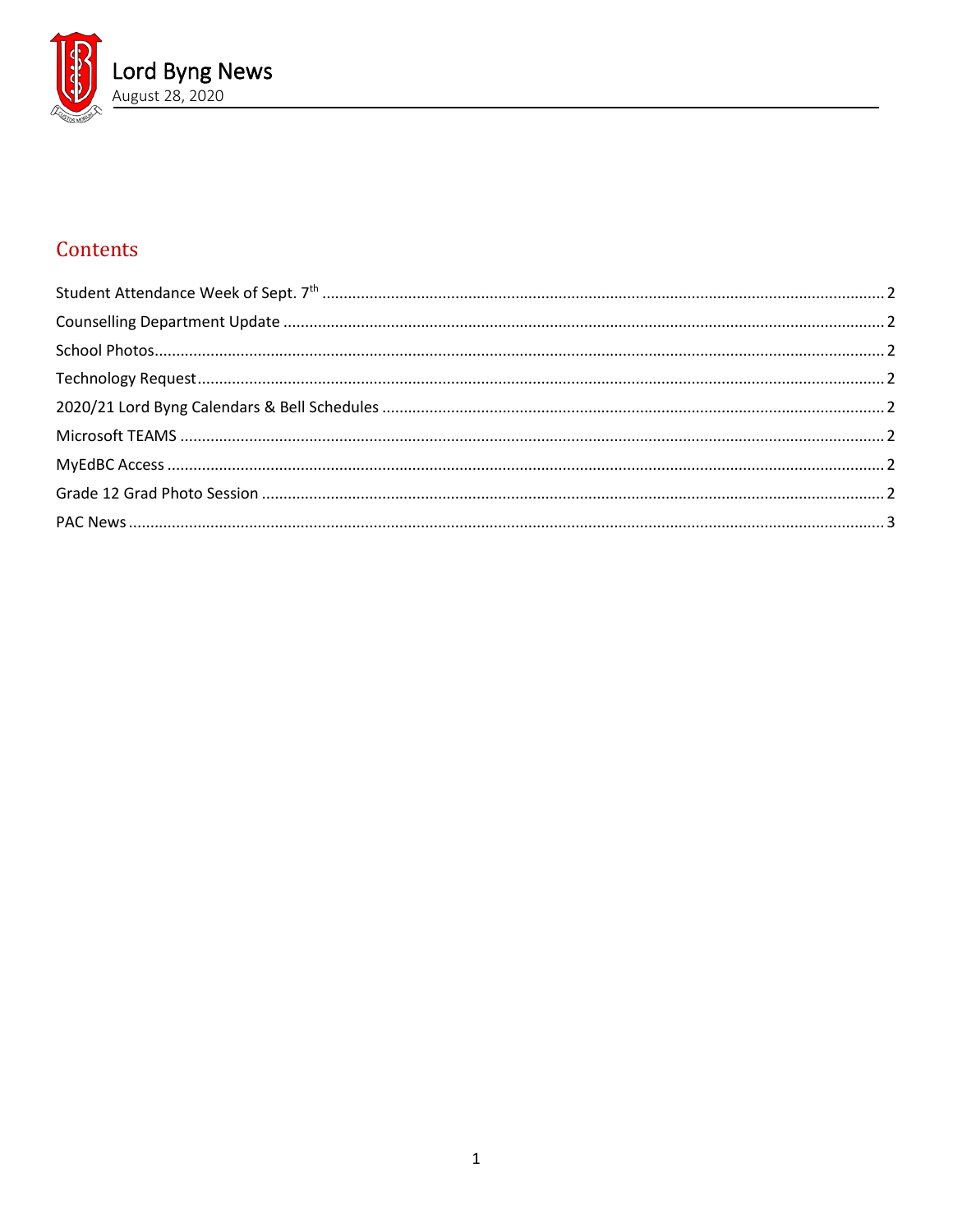#### <span id="page-1-0"></span>**Student Attendance Week of Sept. 7th**

Students will attend a mandatory Health and Safety Orientation as well as receive their school opening packing on either September  $10^{th}$  or  $11^{th}$ . More information will follow on your student's time slot.

<span id="page-1-1"></span>Classes will begin on Monday, September 14<sup>th</sup>. More information on scheduling and timetable will follow.

## **Counselling Department Update**

Counsellor assignments for the 2020/21 school year have changed. Counsellors will no longer be working with students per grade. Your counsellor will be assigned to students by their last name (for all grades):

A to Gr – Mr. R. Greenshields (temporary) [rgreenshields@vsb.bc.ca](mailto:rgreenshields@vsb.bc.ca) Gs to L – Ms. J. Radic *[jradic@vsb.bc.ca](mailto:jradic@vsb.bc.ca)* M to Te - Ms. Smit[h msmith@vsb.bc.ca](mailto:msmith@vsb.bc.ca) Tf to Z - Ms. Birsan [ibirsan@vsb.bc.ca](mailto:ibirsan@vsb.bc.ca)

Counsellors will be working the week of August  $31<sup>st</sup>$  and will be reaching out to students with incomplete timetables. Counsellors will not be accepting course change requests at this time.

Please do not come to the school, all communication with counsellors at this time will be remote. Counsellors can be contacted by email (see above) or by phone at 604-713-8171.

## <span id="page-1-2"></span>**School Photos**

<span id="page-1-3"></span>Our school photo day scheduled for September  $9<sup>th</sup>$  has been postponed.

## **Technology Request**

As courses will be delivered remotely at various times students will need a device to work on. If your student needs to borrow a device from the school please complete the following form: [2020/21 Request for Technology.](https://forms.office.com/Pages/ResponsePage.aspx?id=WC6KCzB7CEq6t9dVWeDjpcU6_SJBxJFAvnYu4EP3zdBUQjczVkhOWkdMRkk3S0IwWUpOMUszVlVUVC4u)

# <span id="page-1-4"></span>**2020/21 Lord Byng Calendars & Bell Schedules**

We are currently updating our School Calendar and Bell Schedule to reflect the new Quarterly school year. We will send out updated school information next week. All Professional Development Days will remain the same.

#### <span id="page-1-5"></span>**Microsoft TEAMS**

As mentioned in Mr. Wilmann's letter dated August 26, 2020 students are asked to update their Microsoft Office 365 accounts prior to the start of the school year – reset passwords at<https://studentpass.vsb.bc.ca/> or email [studentpasswords@vsb.bc.ca.](mailto:studentpasswords@vsb.bc.ca) Students will use Microsoft Teams as their remote learning platform.

When resetting your password, students will need their 9-digit Personal Education Number (PEN), this number can be found on your report cards.

#### <span id="page-1-6"></span>**MyEdBC Access**

<span id="page-1-7"></span>Access to MyEdBC is disabled until September 4<sup>th</sup>. More information on how to log in will be sent next week.

#### **Grade 12 Grad Photo Session**

Grade 12 reminder for all grads to have their grad photos taken at Artona Studios from **Sept 25-27, 2020**. The studio has been booked for Lord Byng students. Students need to make an appointment.

Please see link for more info and to book your appointment:<https://artona.com/schools/BYNG/programs/graduation>